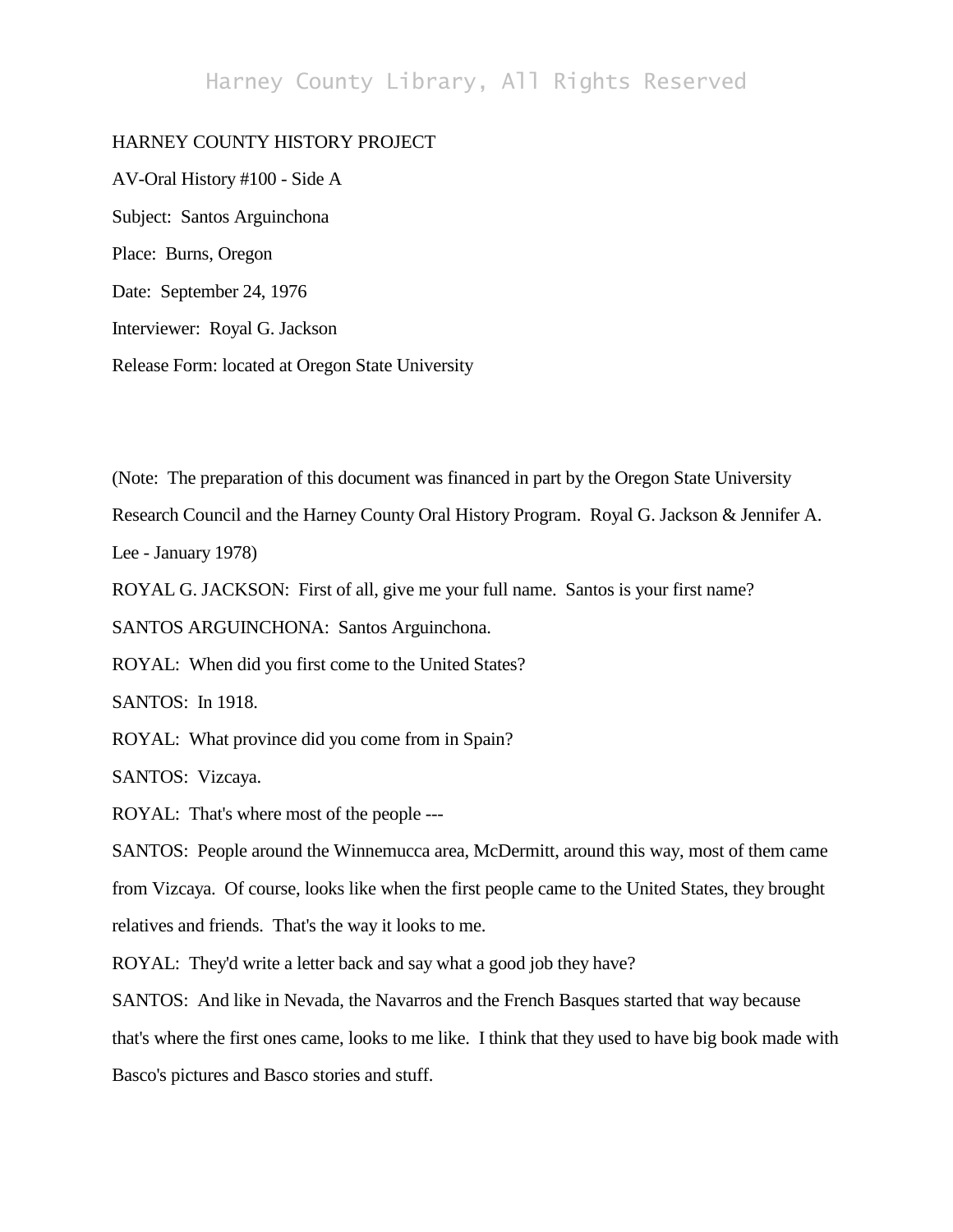ROYAL: Really? All the Basques from around here?

SANTOS: Yeah, years ago they made the book probably around when I came, or right after that.

Great big book. Lots of Bascos had that. Great big pictures, story, and what kind of business they were in, and their families. When women's were wearing those long skirts. They were in the pictures too.

ROYAL: So, you came here in 1918. How old were you then?

SANTOS: 18 years old. I was 18 in April, and came here in June, right in the wartime.

ROYAL: So, you were born in 1900 then?

SANTOS: 1900 I was born.

ROYAL: Where did you first come? Did you come to New York?

SANTOS: First we landed in New York, and then in train we came to Winnemucca. Even then some fellows had little cars, you know, those Model-T's, and they drove us from Winnemucca to McDermitt. I came to McDermitt to the Basco family. They owned the big ranch, the Lucky 7 Ranch in McDermitt, Nevada. Between my father and him was all the arrangements made. So, I just came like coming to home. I came to the Lucky 7 Ranch.

ROYAL: To work with the sheep?

SANTOS: They got a lot of sheep and cattle too, and I started working at the ranch first. But then I told myself to one of the guys, "I gotta try that life in the mountains for a month." "Oh yes, I going to take you pretty quick." So, they, they take me to the mountains maybe couple or 3 months after I came to this country.

ROYAL: Up to the mountains with the sheep?

SANTOS: Yeah. They put me herding sheep. It was a good company so they put me first with another old sheepherder.

ROYAL: Was he Basque?

SANTOS: He was a Basque too. The owner was a Basque too. They put me with him too, so he can teach how to cook for myself. Bake the bread and cook the stuff. So that's the way I started. So, I got a good start. I was luckier then some of the guys. After about 15 days, or something like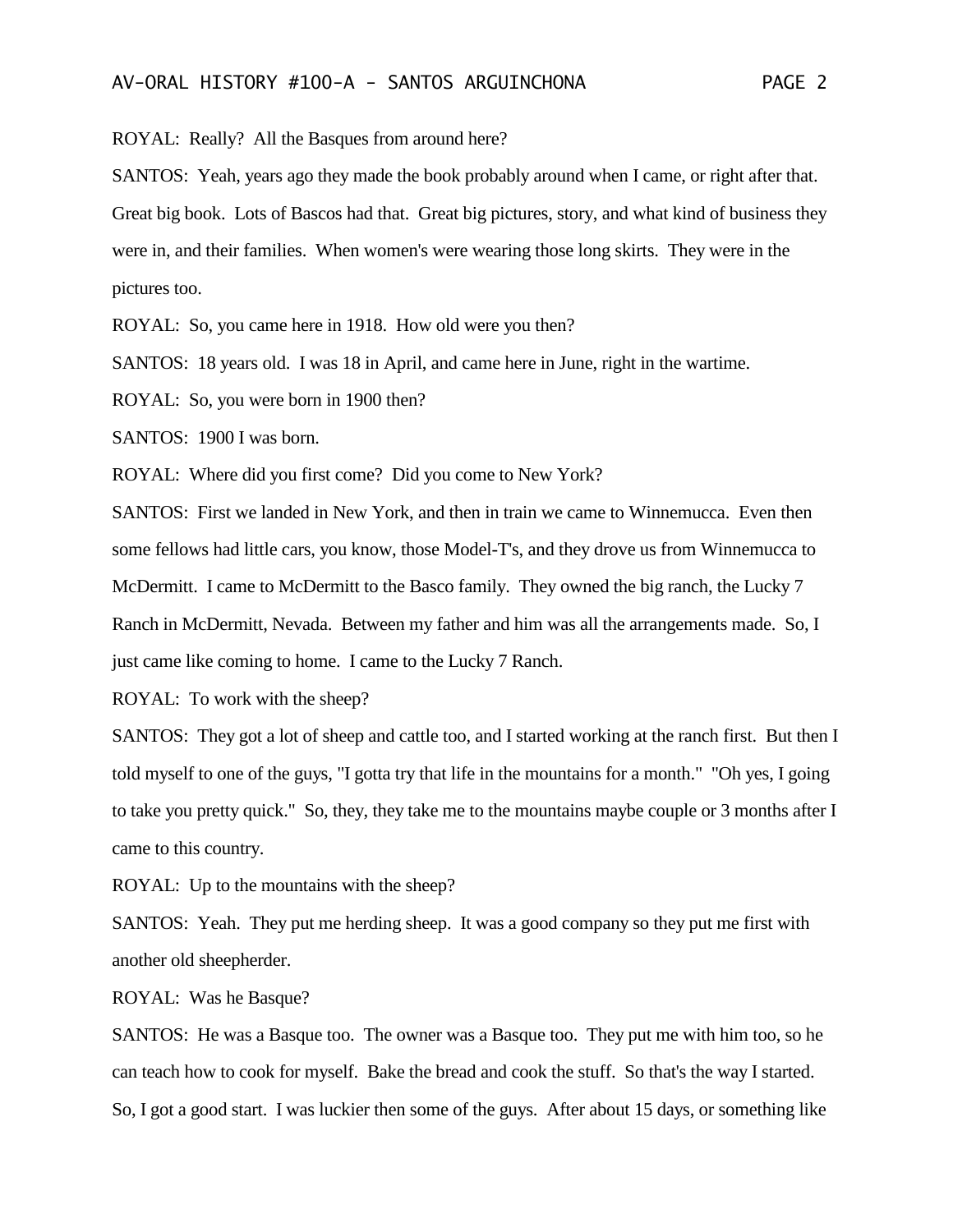that, they put me alone with the sheep. I was able to cook easy for myself, bread and everything. ROYAL: So that was in 1918 when you started herding. And how long did you stay there with that band of sheep?

SANTOS: Well, with that outfit I stayed there 3 years and a half. And when they sold the land, see we used to trail the lambs. There was no trucks, nothing like that, so we trailed the lambs from McDermitt to Winnemucca, another Basco and myself. He take the camp and the wagon with a team of horses. So, when we went to Winnemucca, the other guy didn't have no ... to take over the land for me, see. I was supposed to go back to McDermitt to work for the same guy, but I didn't. We stayed with a new outfit. Wintertime, sometimes we feed them hay, and sometimes stayed out in the desert. So, the first 5 years and 1 month, I work steady with the sheep.

ROYAL: Were you married?

SANTOS: No. It's too late now I guess.

ROYAL: You never did marry?

SANTOS: No, never. After that, I started what they called tending camps. Camp tender moves the camp around and cook for the herders, and help the herders, see. Lots of times you have to help the herders. So, I put in 34 years in tending camps.

ROYAL: Thirty-four years taking supplies?

SANTOS: Moving camp, moving camp and things like that.

ROYAL: Was that mostly in Nevada?

SANTOS: No, I put quite a lot of time in Nevada, and then I work for one outfit for 20 years over here. They call it Laucirica and Garay. Laucirica was one man, and the other one was Pedro Garay. Everybody calls him Pete Garay. They were two partners and they were kind of young. Pete he died very young. But anyway, I started working for Laucirica in 1928, and I work for him until 1948. I was out for a couple of years one time, and then I went back for him again. In 1948 he sold out and went to Spain.

ROYAL: Was this Laucirica and Garay in Harney County?

SANTOS: Yeah, we herd sheep in the Steens Mountains and around there. They run sheep there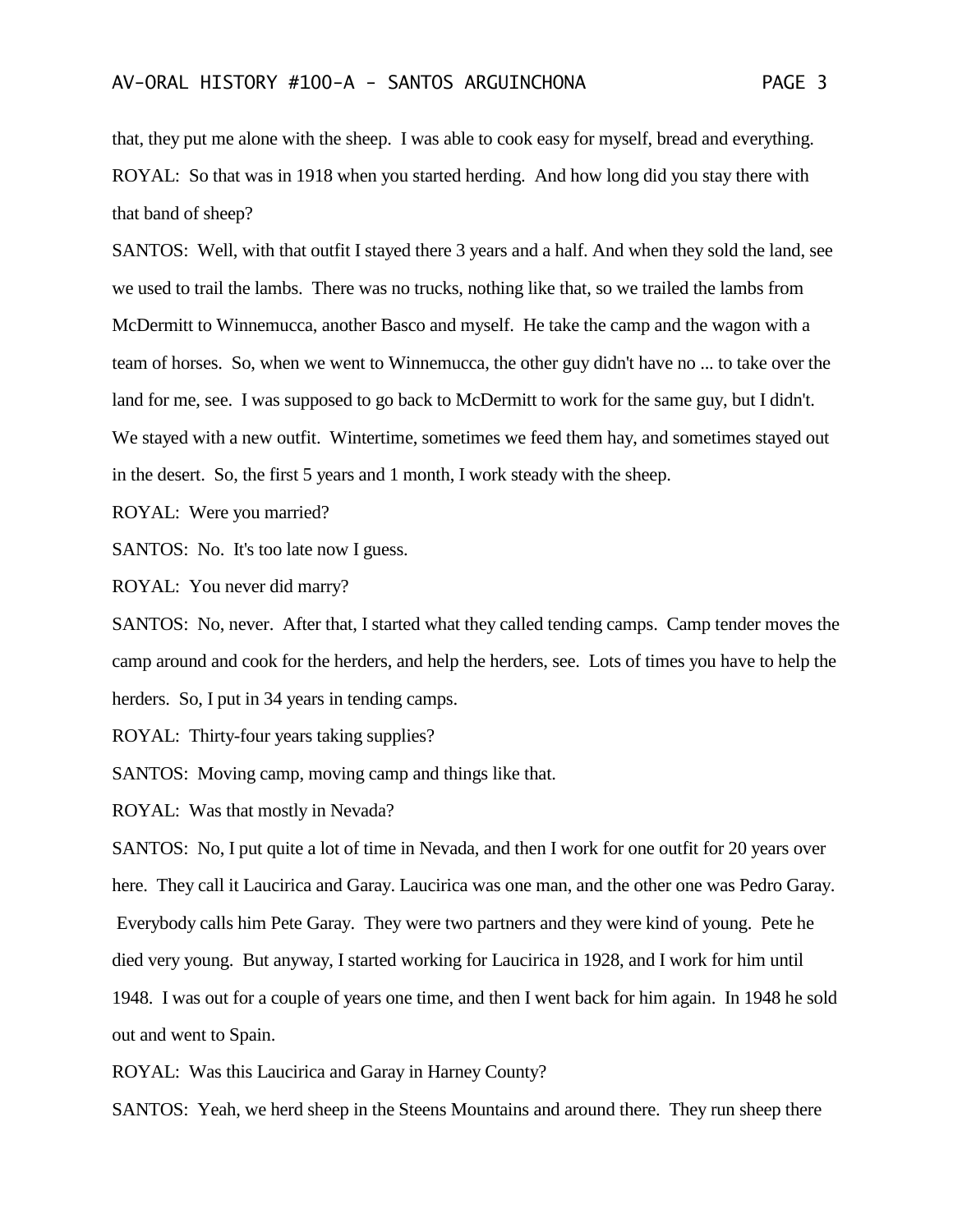all the time, in Harney County land.

ROYAL: That was before the Taylor Grazing Act when they could move the sheep anywhere? SANTOS: Yes, before and after. See in 1929, '30, the depression started, 1929 or '30, and lasted until 1936 or something like that. When I started working for them, they got 7,000 head of sheep clear, no debts on them. And things started going down and down. The bad years were dry years, drought too. So, the banker, they call him Winfield in Winnemucca, he went broke. Their father went broke first, that was the banker. Then they had a hell of a time. So, the outfit I was working for, and lot of the others went broke around 1934, '35. So, the fellows I work with, they went broke too. They delivered all their sheep in Crane here. You know where Crane is? That was 1935. And then Brown was the banker here then. So, then his son, Al Brown, that's still living here, sold to them 2,500 sheep back again. In that November, they went back on to the sheep business again. ROYAL: Laucirica and Garay bought sheep again?

SANTOS: Again, in November, old Brown, the banker was here. He made credit to them. He sold the band of sheep to them.

ROYAL: Were you still working for them again now?

SANTOS: Now? No, I retire when I was 62. So, they started back again in the sheep business. So, Pete Garay, he died, in 1946, and left Laucirica along with the sheep. So, between 1935 to 1948, he paid all the sheepherders that he owed then, you know, the ones that were broke? So, he paid all that, and he made more than \$100,000 in 13 years.

ROYAL: He did pretty well?

SANTOS: Yes, pretty well.

ROYAL: How was life as a sheepherder? What did you do? Did you like it?

SANTOS: I did. I like it, the mountain life, because if you do, you do your job good and nobody boss you. Nobody fool you around.

ROYAL: You stayed on the mountain how long at a time before you saw somebody?

SANTOS: Not very long before you see somebody. Summertime the company had two bands in this part of the country. Other parts of the country like Idaho, two men go with the band. But here,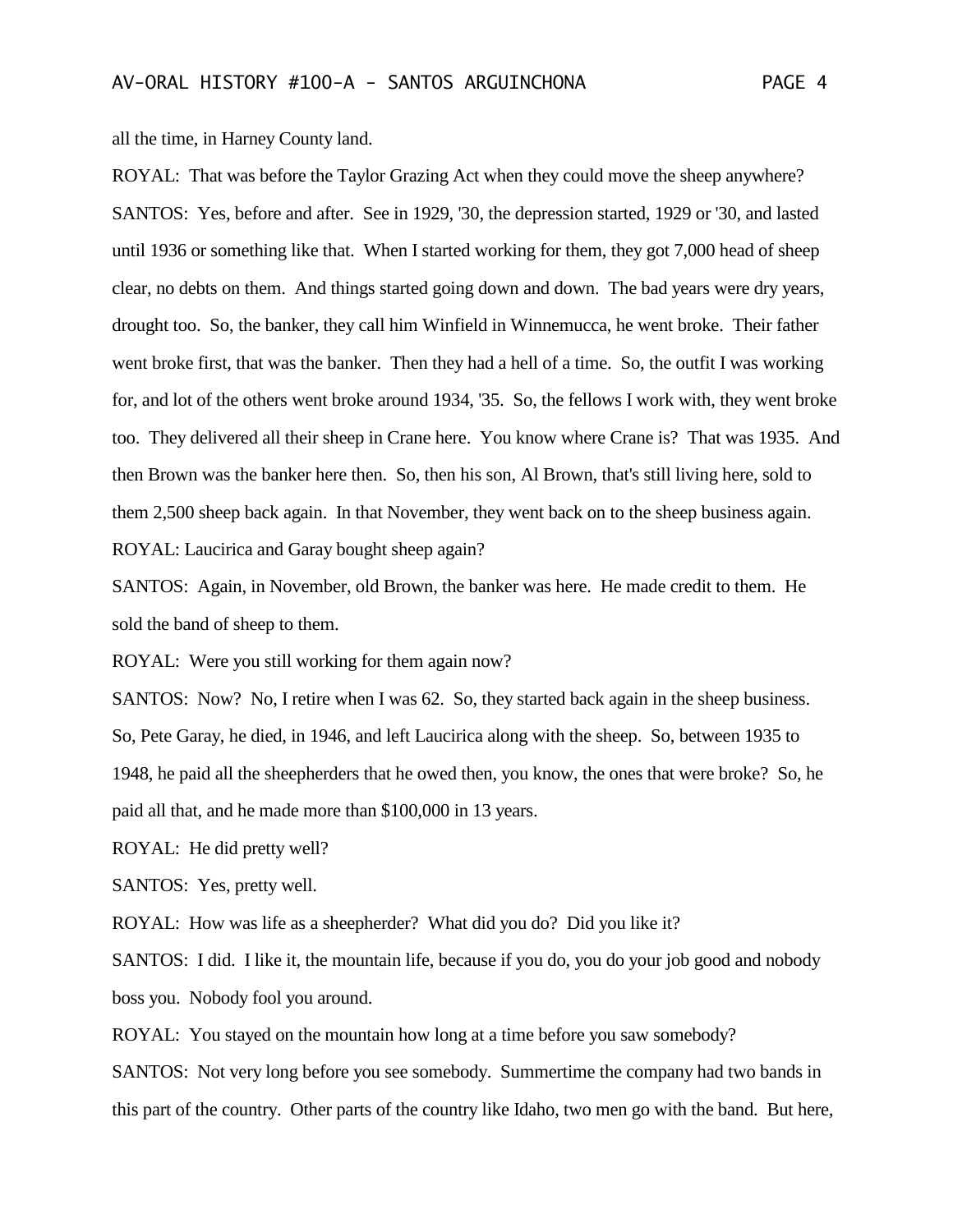wintertime, two men go with the band, camp tender and herder.

ROYAL: How many sheep in one band?

SANTOS: Oh, depends from 1,800 to 2,400, something like that.

ROYAL: One man could take care of that many sheep?

SANTOS: Yeah, one herder and camp tender. Depends on what kind of range they had. If the range was small. The bosses, they were old sheepherders themselves, so they know the sheep business good. So, they put the smaller band according to the range. If the range was kind of bad, and if it was good, they put a bigger band. But a sheepherder had easily taken care of 2,000 or 2,200 or something like that.

ROYAL: Did you have a horse or a dog?

SANTOS: The herder?

ROYAL: Yeah.

SANTOS: Used to be when I came to this country, around McDermitt and them places, the young herders didn't have no horses. Later on, the camp tenders had horses, but the older herders had some later. When they used horses, some of them didn't like it. The camp tenders had the horses, brought the supplies in with the horses. They also move the campground. Around this part of the country, they had the tent and all the things they need around here. The camp tender takes care of that. He brings in the supply if he was a long way from the town. When I started, we went to town to get supplies for the herders. But if you was a little too far, we just went to the town and stayed that night, next day back. I like that life. Lot of people don't like it. You have to be natural born like any other job to be the sheepherder and camp tender, and the guy living in the mountains. Some like it, some don't like it. Guys that don't like it, no use they be sheepherders.

ROYAL: What did you do when you came to town?

SANTOS: Well, we were young fellas and have a little time.

ROYAL: Drink a little, and have a little fun?

SANTOS: No, I mean in the wintertime, we came for two months, three months. We stay in the hotel.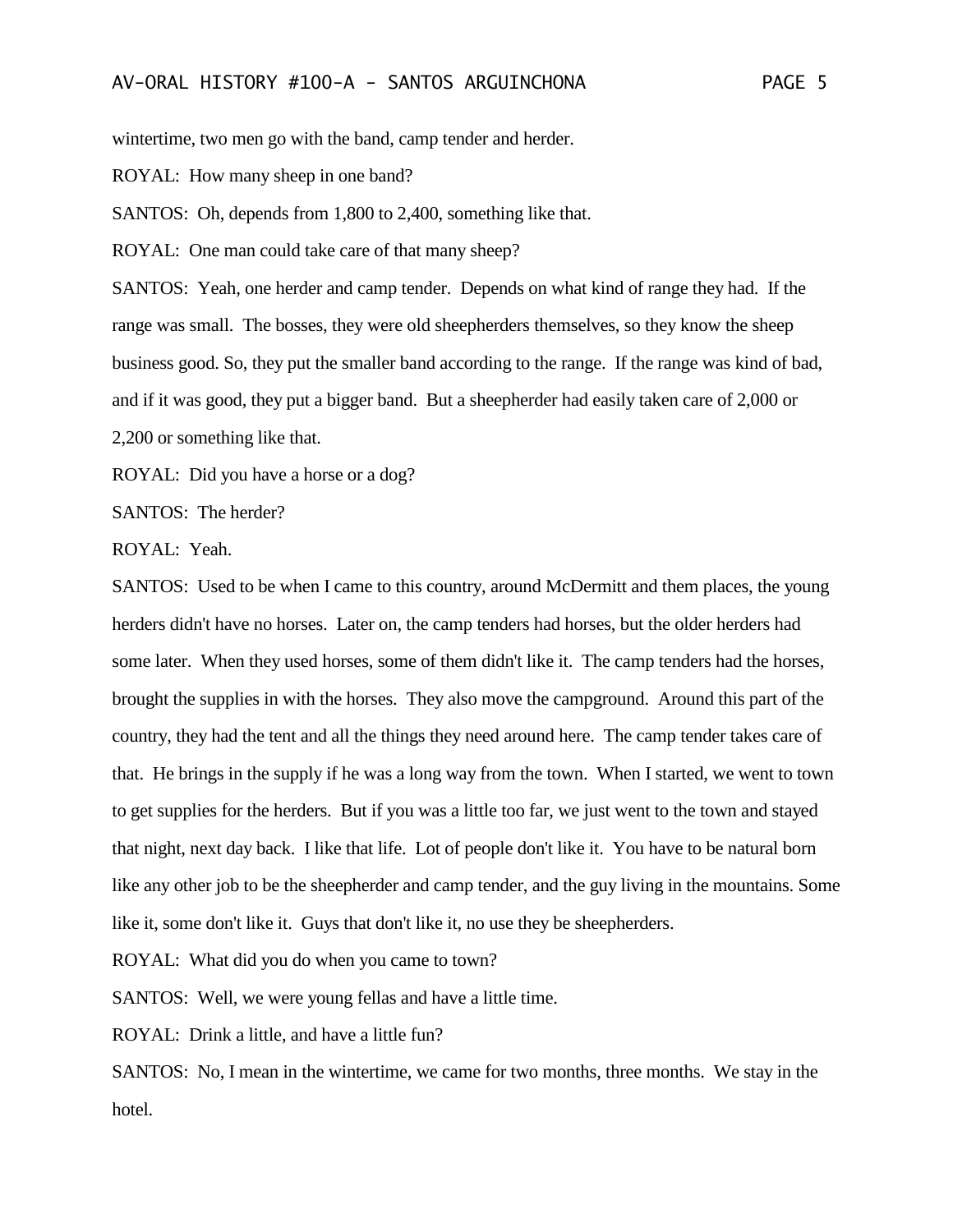ROYAL: What hotel did you stay in usually?

SANTOS: Well, here the Star Hotel. That was the first Basque Hotel here, and she runs that one till 1948, I think.

ROYAL: So, when did the Star Hotel become a Basque Hotel?

SANTOS: It started in 1926. There was another one too. And then at that time, there was more than two, but this first one started in '26.

ROYAL: Who operated the hotel in 1926?

SANTOS: Cecilia Urizar, and her husband Felix Urizar.

ROYAL: Started the Star Hotel in 1926. They bought it from Chino Berdugo?

SANTOS: Yeah, and then they kind of remodeled the house. It was a rooming house or something like that.

ROYAL: What year did they remodel it, do you remember?

SANTOS: Before the Star Hotel was a hotel? They remodeled a little bit.

ROYAL: What did Chino Berdugo use it for? Was it a hotel when he had it?

SANTOS: No, no. I think he had it ... that part Cecilia knows better than I do ... he was using it for a rooming house or something like that. It was just a little hotel for the sheepherders. They had six, seven rooms upstairs, and another couple downstairs, and stuff like that.

ROYAL: Do you have any idea when the hotel was built?

SANTOS: No, that must have been built a long time ago. But I'm pretty sure they built this little kitchen they got on this end. To find the truth, she knows it the best.

ROYAL: Were there any other Basque hotels?

SANTOS: After that they built another one here. Now an American fella has it.

ROYAL: Commercial Hotel?

SANTOS: Yes, Commercial Hotel. And then they had another one, but I don't remember what year. And then they got another one there where Avel Diaz got that dry cleaning shop now. The dry cleaners that they have now. And one started building in 1929, Plaza had sign in front.

ROYAL: So, you would come to town then, and stay a few months sometime?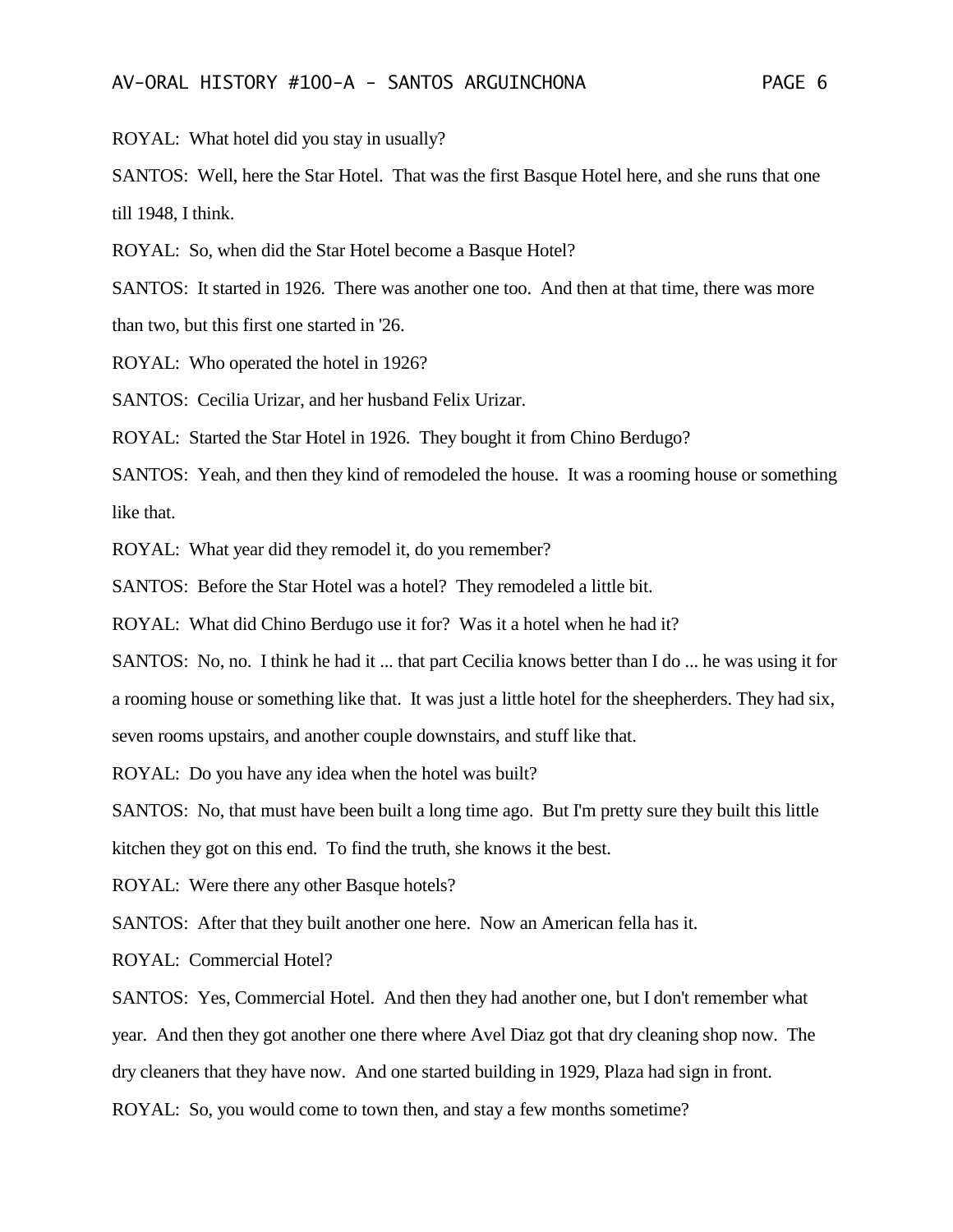SANTOS: Yeah, sometimes two months or maybe longer, and then go out to the sheep camp and work again. When we came to town, we talk to the boss before we came. He put somebody else in your place, and we came to town, and then you would have your job back in springtime for lambing.

ROYAL: Did you bring the sheep in for lambing, or where did that happen?

SANTOS: No, that is another thing, but the sheep business is ... In this part of the country, we lamb all the time on the range. Some other places, they lambing what they call lambing sheds, inside. All that work is done on the inside, in the corrals. Altogether different.

ROYAL: So, you worked as a camp tender until what year?

SANTOS: 1962, I retired in November.

ROYAL: And you quit working as a sheep man?

SANTOS: I quit altogether in 1962. I retired.

ROYAL: What did you do then?

SANTOS: After I retired, I did nothing. I stayed at Cecilia's ranch, and in the mornings, I go fool around and herd some sheep, and in the afternoon I go to town. Time goes easy.

ROYAL: So, you live at Cecilia Urizar's Ranch. Now why did you go there when you retired? SANTOS: It was this way. When they owned this hotel, I stay with them all the time, see. In 1948, when my boss sold the sheep, we came to the same hotel. But there was a fella that bought the hotel from Cecilia Urizar, and she still owned the cabins on the other side. We came here and Tom Zabala and his wife told us that we could have rooms here, but I can't cook. His wife went away from him. So, my suitcase was at the ranch. They told me that they had a lot of room there. So, I stayed with Cecilia Urizar. They had rooms. They said, "Do you want to come here?" I worked from 1948 to 1962. But then I just went over there and helped them with the cows and sheep. They got a little bunch of sheep.

ROYAL: Was it 1948 when Tom Zabala quit serving meals then, when his wife left?

SANTOS: No. And then they started again serving the meals.

ROYAL: But they stopped in 1948 for a while?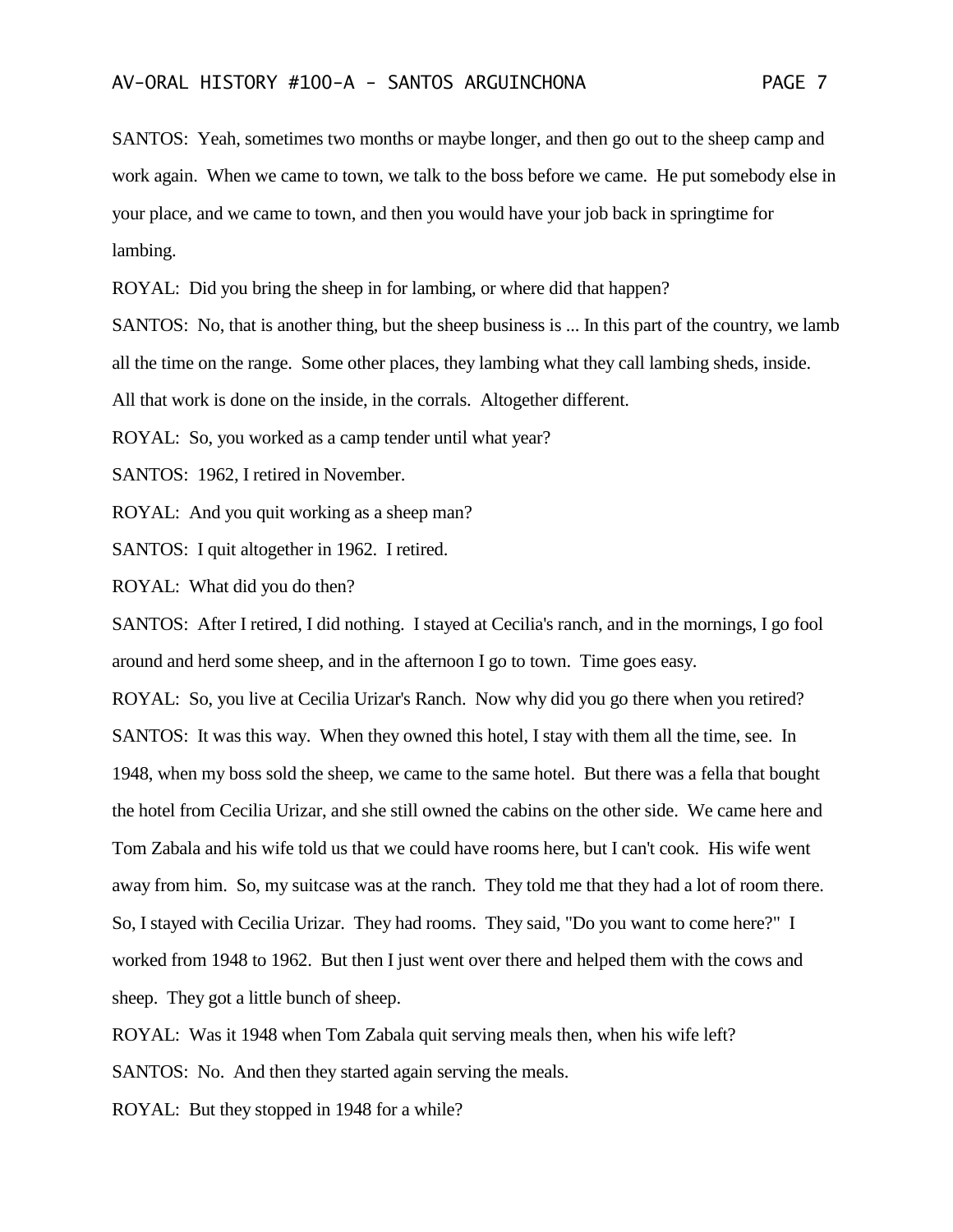SANTOS: They stopped for a while, but then they started again serving again.

ROYAL: So, did other Basques, like yourself, leave in 1948 because there weren't meals served? SANTOS: Well, some of them went to the other hotels and stayed there for a while. He stopped serving meals because he can't cook. I didn't like the idea going out and eat, so that's when I went to the ranch. Just to fool around there.

ROYAL: So, you've lived at the Urizar Ranch since 1962?

SANTOS: Yeah, since '62. I went to Argentina because I've got some family there. I went to Argentina again in 1973. I got two brothers there, both married.

ROYAL: Both in Argentina?

SANTOS: Argentina. I stayed there about three months, but I'm used to here. I can't find a place I can spend time like here. We spent time playing Basco card games and things like that. I went to Argentina. I went there in November and came back in March.

ROYAL: You didn't like it there?

SANTOS: Well in part it's a nice country, but they got different ways.

ROYAL: Are there a lot of Basques where your brothers live?

SANTOS: Lot of Spanish people, Basques and Castilians and all kinds. Lot of Italians, and mostly Spanish people. They have a lot of cattle. My brother keep telling me they got a lot of cattle on the ranches. Stay here if you want to stay. If you stay here, it won't cost you anything. Board and room here. I was thinking about Burns. When I told people about this, they think I'm crazy. When I came from Bend to Burns in the bus, I feel kinda happy as soon as I got by Hines. If I tell that to a lotta people they think I'm crazy.

ROYAL: Are you happy to be back home?

SANTOS: Sure.

ROYAL: What year did you go to Argentina?

SANTOS: '73, November.

ROYAL: Did your brothers leave Spain about the time you did?

SANTOS: No, no. They served in the Army, and they went over there in 1932, I think. One is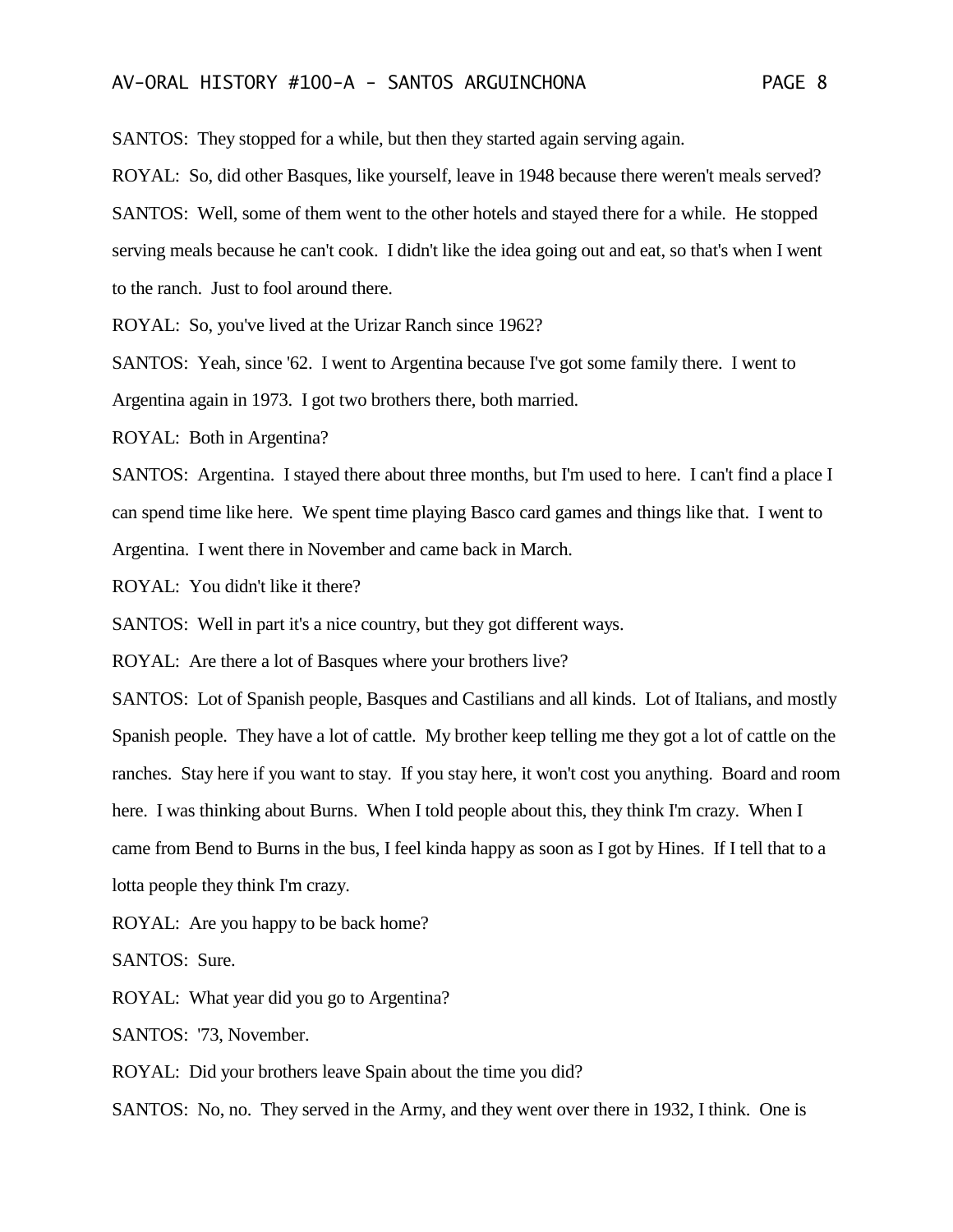seven years younger than I am, and the other is ten years younger than I am. They were in the Army, and they went over there in 1932. And all the time I thought that only the United States had the depression. When they told me the same thing was over there; it was worse than here. ROYAL: What did you think when you arrived in this country, and you didn't speak any English, did you?

SANTOS: Well, when I arrived in this country, what I was thinking when we was going from Winnemucca to McDermitt, I was thinking at the dinner time there was a good old lady was there this side of Paradise Hill. Run a little station there. Had a little groceries --- freight teams they call them --- ten, twelve horses. So, we stopped there. We went in the car but stopped there for lunch. The little lady put everything out of reach. I couldn't ask her what I wanted. She watch me pretty close. I couldn't take what I wanted. So, we got that same day to McDermitt, and pretty quick I wrote a letter to my mother. And I told my mother in the letter, Mama I don't think I can learn the language. You know how they sound? Like chicken around the fence. Chick, chick, chick, chick, chick, they sound.

ROYAL: That's how English sounded to you?

SANTOS: Yeah. The words are so close together, just like chicken. Chick, chick, chick.

ROYAL: Did you ever go back to Spain?

SANTOS: Yeah. And then my sister wrote to me again and told me not to write like that any more to my mother, because she was crying, and she thought I came to hell over here. But I liked it right from the start in this country. There was a lot of sheep in McDermitt. You can't think what kind of roads they had from McDermitt to Winnemucca. And we haul all this wool from McDermitt to Winnemucca in what they call this freight teams with the horses. Ten, twelve horses and wagon. Model-T Fords had to use the same road the wagons went. You can figure out what kind of road there's going to be when you had three wagons full of wool and maybe 10, 12, 14 head of horses pulling the wagons. Right on that road we came from McDermitt to Winnemucca. I still remember the Model-T Fords having the wooden frame inside, and kind of like a canvas on the outside to cover, and coming on the road, none of us that was coming with me from Spain. It was kind of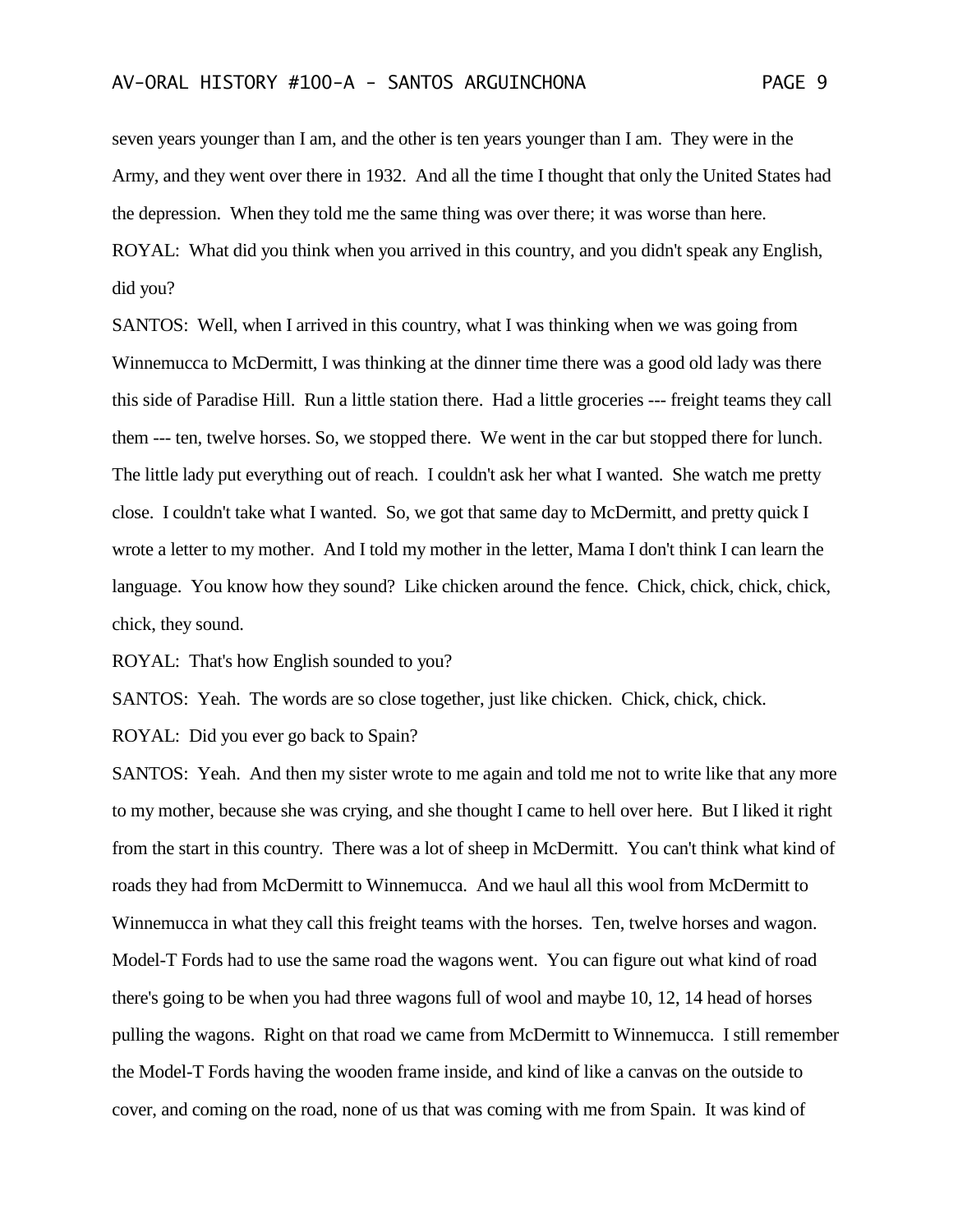cold too. One hole the car made a big jump and hit the wooden frame with a noise and skinned my nose. These young people nowadays that don't have those kind of cars with the wooden frame that held the canvas up. I told this joke in other parts of the country. Since I came to this country the great difference there is. Where I was staying on the ranch, two Indian women would come once a week to do the washing clothes, cause they didn't have no washing machines. From McDermitt to here (Burns) it was only dirt road. From Frenchglen nothing but dirt road. Just livestock country. ROYAL: Did you ever go the Basque festivals, the parties they used to have where they would dance?

SANTOS: Oh yeah.

ROYAL: Where did you go to those?

SANTOS: Once in awhile. They had one here in Burns. They had one this year.

ROYAL: Did you go to the one that they had a month ago?

SANTOS: Yeah, I went there.

ROYAL: Are those like they used to be, or are they the same?

SANTOS: Well not so many people, but yeah. Same kind of a deal. First it used to be Basques right here in the town. They used to rent a place where the Bennett Hotel is now and had a dinner and a big dance after that.

ROYAL: A lot of people came?

SANTOS: Oh yeah, quite a lot of people. In the Pine Room the same way.

ROYAL: Do they still have those?

SANTOS: No, not like that.

ROYAL: Why is that?

SANTOS: Well, this young people they live different. The Bascos are born in this country. They don't go to them very much. The biggest one around here now is at Elko, Nevada. There were a lot of people there. It is easier for a lot of people to go there to the festival because there are lots of little towns around.

ROYAL: How do the young Basque differ from what they used to be?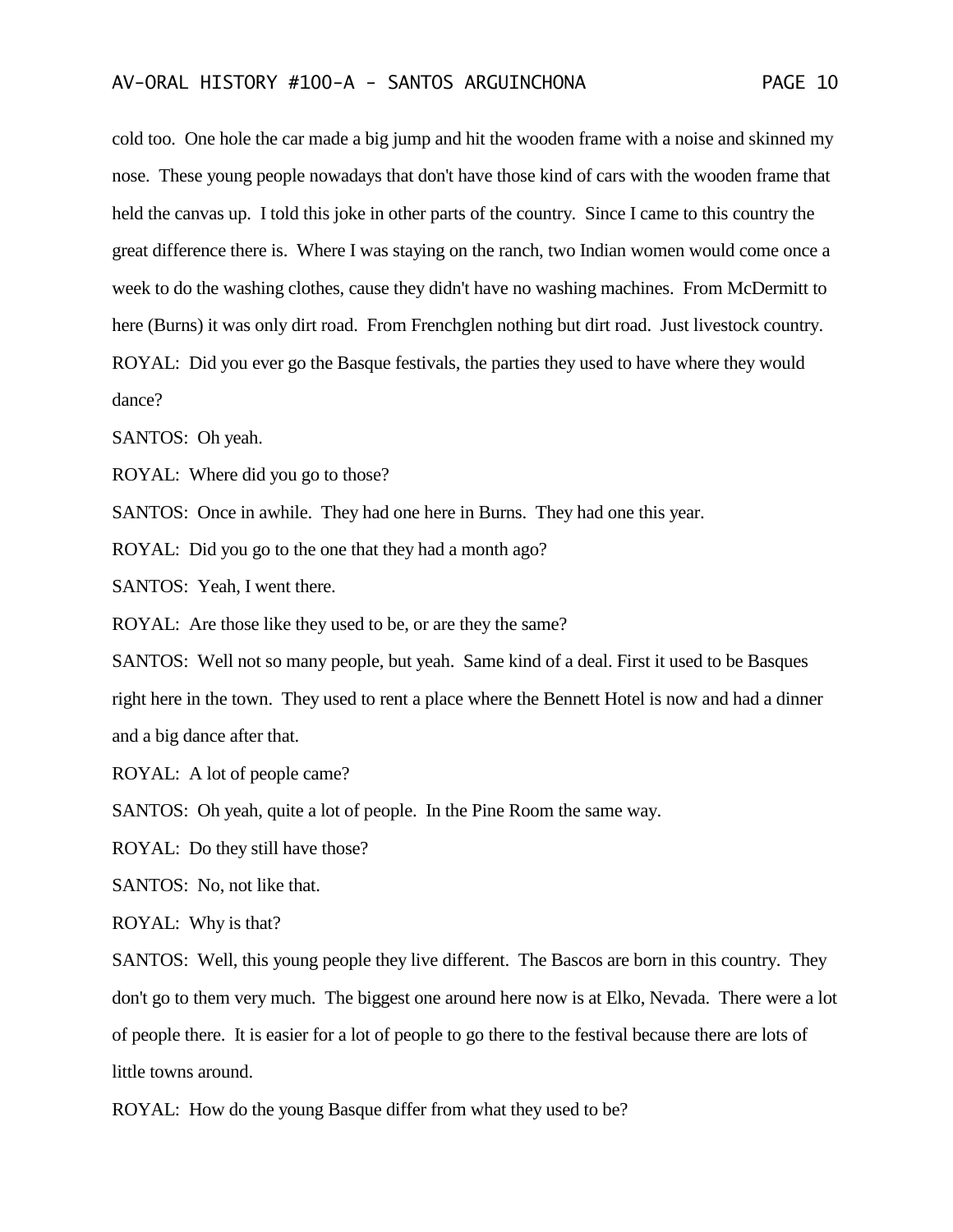SANTOS: They are raised right here differently. In our times, they didn't have any cars.

ROYAL: Life is easier for them you think?

SANTOS: Well, life is easier I think, because they like this sawmill. When did it open up? 1929

or '30? There was only the ranches and the livestock.

ROYAL: And gradually the Basques started working at the mill?

SANTOS: Yes, quite a lot of them are here now working at the mill. But it used to be different

here and McDermitt. People happier.

ROYAL: The Basques would get together on Sundays?

SANTOS: Yes, in McDermitt.

ROYAL: Do they ever do that in Burns?

SANTOS: Now?

ROYAL: Yeah.

SANTOS: Well, a little bit, but not like before. Joaquin Miller Park party wasn't very big, but they got the picture. There was a guy taking pictures. They got a lot of pictures in the newspaper. Sheep business is run different in different parts of the country.

ROYAL: Are there very many sheep left in Harney County now?

SANTOS: No, there is no sheep left in Harney County. I don't think there's any left except little bunches in the ranches, quite a few.

ROYAL: No big bands of 1,000 or 2,000?

SANTOS: No big bands. No more range sheep. The last one was Don Miller.

ROYAL: What was the name of his outfit?

SANTOS: Before Don Miller bought it; he was a cowman.

ROYAL: Where did he run his sheep? On the Steens?

SANTOS: No, back here in the summertime, in the Ochoco Forest. The rest about 10 miles from here.

ROYAL: What was the year of the last big band?

SANTOS: Last spring, Don Miller sold out.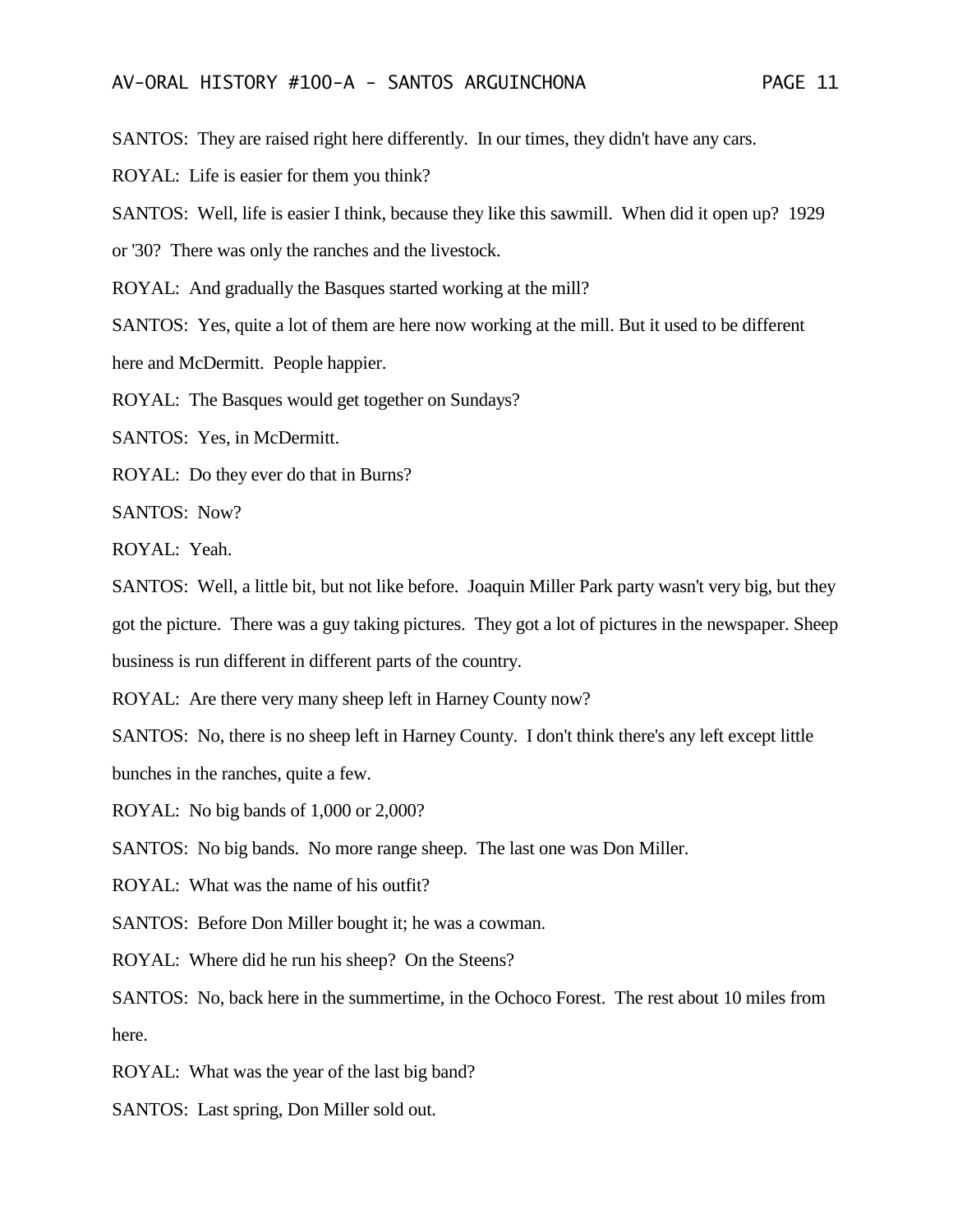ROYAL: Last spring, and that was the end of it?

SANTOS: That was the end of the range sheep here in Harney County.

ROYAL: Did he have some Basques working for him?

SANTOS: Yeah. Basque and Spanish that come over here are called contracted sheepherders. Contractor sheepherders come over here for three years. After that they are free to go and do other work if they have resident card. He had Spanish people working for him. They would come from California Ranch Association. A sheep man would get a couple of herders from this Association, and he was forced to stay with the sheep for three years. Don Miller had two guys even from Peru. ROYAL: They weren't Basque?

SANTOS: No, no. They were Peruvians. They speak very good Spanish. I been talking with them.

ROYAL: What do you see in the future? Are there more Basques in Harney County, or fewer? SANTOS: Well right here in Burns, you can see yourself ten years from now, a lot of Basques mixing with the Americans by marriage. They going to the same schools and raising together.

ROYAL: They are becoming like Americans?

SANTOS: Yes, just like Americans, so they are bound to be mixed by marriages.

ROYAL: Are they losing the language? Can most of the young people speak Basque?

SANTOS: No, these young people in Burns speak pretty good Basque. In a lot of parts in the United States, they kind of losing the language, but not here.

ROYAL: Do you think it's good that the Basque kids are going to school with the Americans, and being just like them?

SANTOS: Sure, it is good. There is no difference. That's why for them, this country is different for them than it was for us, because they are raised right here and they don't know any other, and they mix with the Americans. Just like they were all Americans. Just like the family running this Star Hotel, they got three boys and one girl.

ROYAL: This is the Zabala family? Do the Zabala children speak Basque?

SANTOS: They speak good Basque.